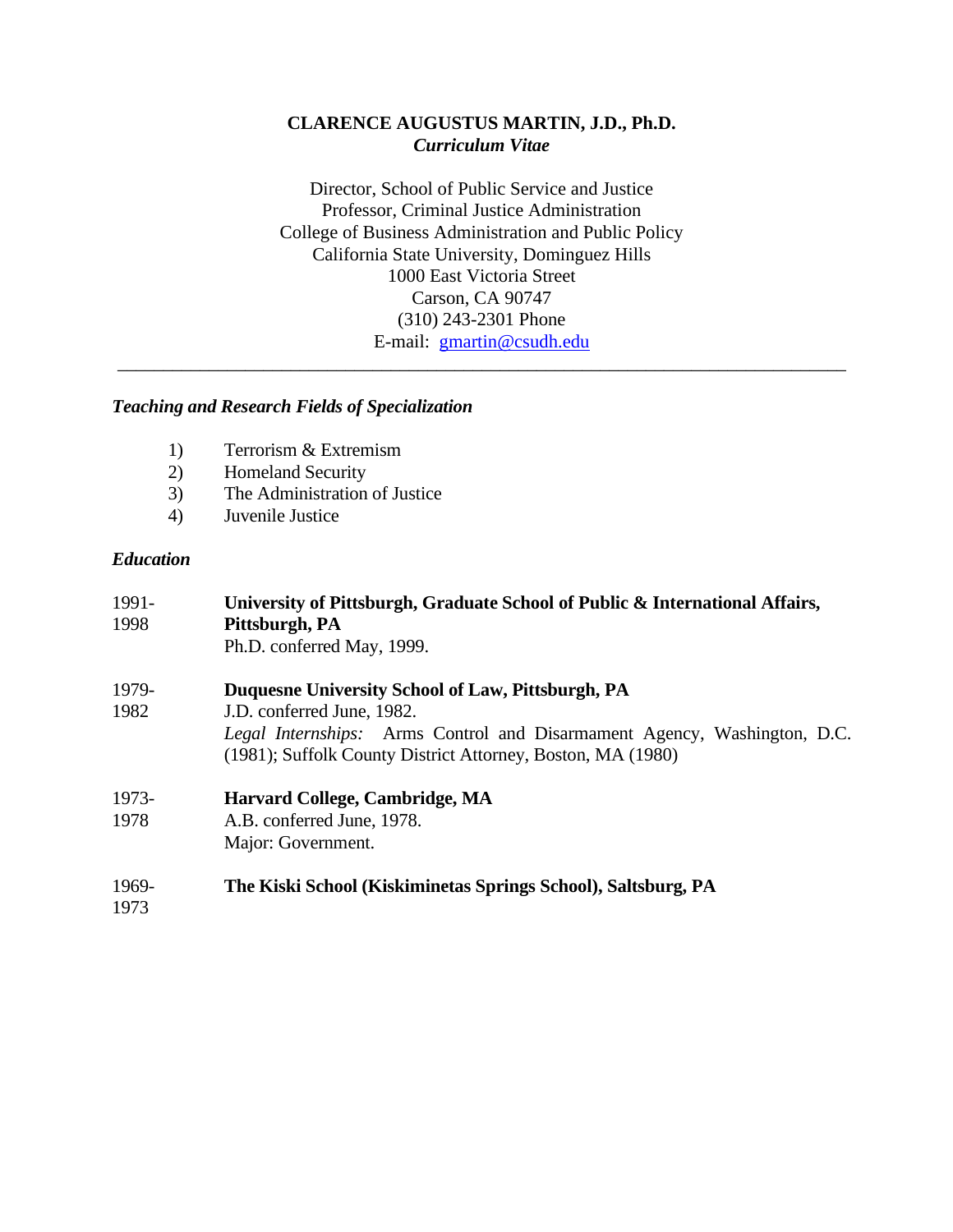## *Professional Experience*

# 2015- **California State University – Dominguez Hills, College of Business** Present **Administration and Public Policy, Carson, CA**

Director, School of Public Service and Justice (SPSJ). January, 2022 to present. Chief representative of the SPSJ, responsible for leading the coordination of the school's strategic direction.

Professor. August, 2015 to present. Criminal Justice Administration, Department of Public Administration. Teaching and research fields of specialization: Terrorism and Extremism, Homeland Security, Juvenile Justice, Administration of Justice.

## 2014- **California State University – Dominguez Hills, Division of Administration** 2015 **and Finance, Carson, CA**

Associate Vice President for Human Resources Management. Office of Human Resources Management, Division of Administration and Finance. January, 2014 to August, 2015. Primary officer for administering the processes for non-faculty human resources, compensation, recruitment, collective bargaining, and benefits services. Responsibilities included: Coordinating policies and procedures for non-faculty recruitment; engaging union representatives to address grievances and other bargaining issues; managing campus compensation procedures; maintaining personnel records; regular advisory role to the Vice President for Administration and Finance; conducting confidential investigations as assigned; conducting policyrelated and procedural workshops; close collaboration with the University office of Faculty Affairs; processing disciplinary cases; student discipline hearing officer; campus Title IX officer; Administration and Finance representative on the campus workplace violence committee; managing Staff awards policies and procedures.

# 2013- **California State University – Dominguez Hills, College of Business**

2014 **Administration and Public Policy, Carson, CA** Acting Associate Dean. College of Business Administration and Public Policy. July, 2013 to January, 2014.

> Professor. March, 2013 to July, 2013. Criminal Justice Administration, Department of Public Administration. Teaching and research fields of specialization: Terrorism and Extremism, Homeland Security, Juvenile Justice, Administration of Justice.

#### 2005- **California State University – Dominguez Hills, Division of Academic Affairs,** 2013 **Carson, CA**

Associate Vice President for Faculty Affairs. Office of Faculty Affairs, Division of Academic Affairs. January, 2009 to March, 2013. Primary officer for administering the processes for faculty-related human resources, collective bargaining, and RTP (reappointment, tenure, and promotion) services. Responsibilities included: Coordinating policies and procedures for faculty recruitment; engaging faculty union representatives to address grievances and other bargaining issues; managing campus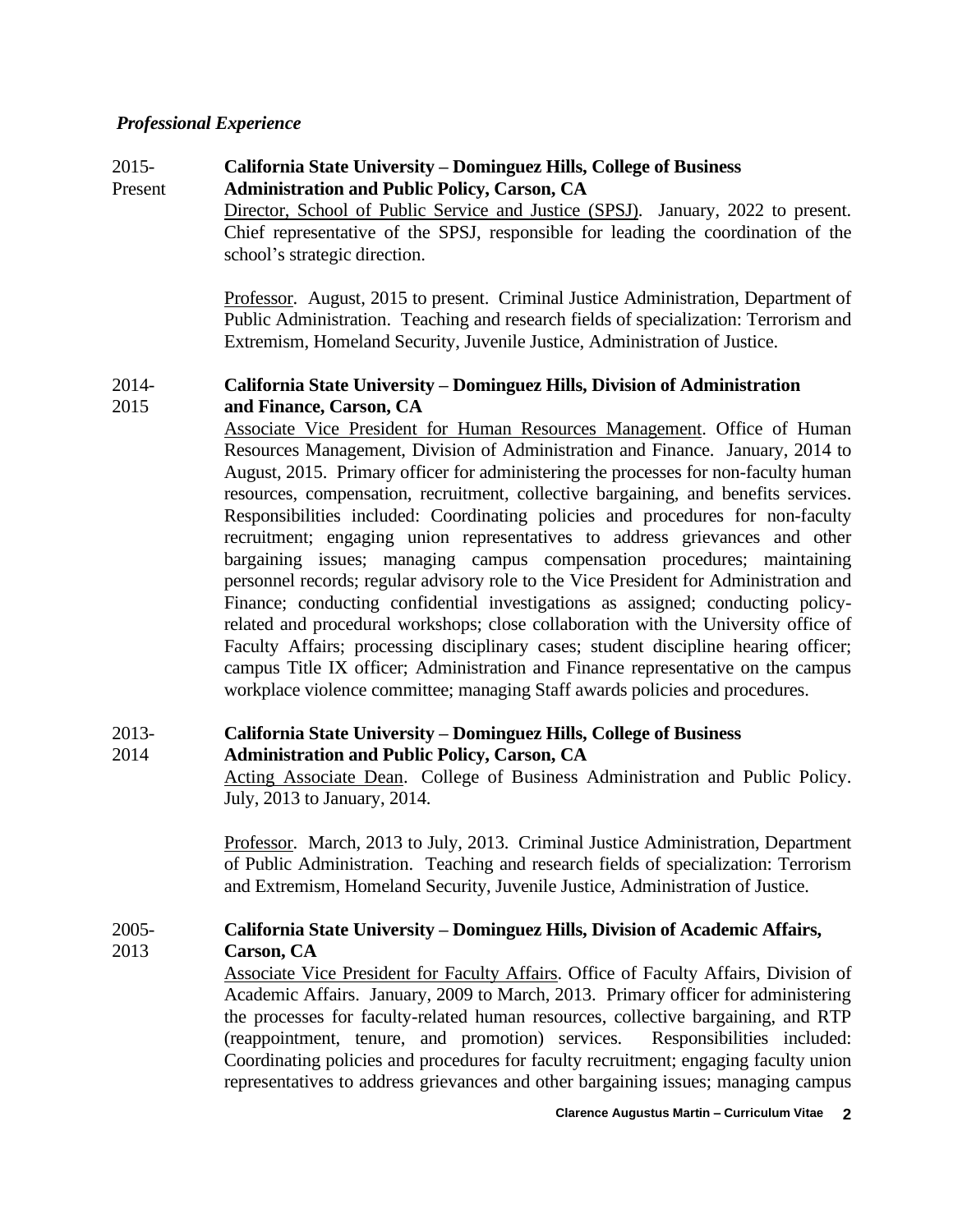RTP procedures; maintaining faculty personnel records; regular advisory role to the Provost and College Deans; conducting confidential investigations as assigned; conducting policy-related and procedural workshops; close collaboration with the University human resources office; processing faculty disciplinary cases; student discipline hearing officer; alternate campus Title IX officer; drafting and recommending Academic Affairs policies; Academic Affairs representative on the campus workplace violence committee; managing faculty awards policies and procedures; administering the University student grade appeals process; liaison and advisory role to the Academic Senate Faculty Policy Committee.

Assistant Vice President for Faculty Affairs. Academic Affairs Personnel Services, Division of Academic Affairs. July, 2006 to January, 2009.

Acting Assistant Vice President for Faculty Affairs. Academic Affairs Personnel Services, Division of Academic Affairs. November, 2005 to July, 2006.

### 2001- **California State University – Dominguez Hills, College of Business** 2005 **Administration and Public Policy, Carson, CA**

Associate Professor. Department of Public Administration. Teaching and research fields of specialization: Administration of Justice, Terrorism and Extremism, Juvenile Justice, Fair Housing, and Urban Affairs.

Department Chair. Department of Public Administration. August, 2003 to November, 2005.

 Master of Public Administration Program Coordinator. June, 2004 to November, 2005.

# 1991- **University of Pittsburgh, Graduate School of Public & International Affairs,** 2001 **Pittsburgh, PA**

Assistant Professor. January, 1999 to January, 2001. Administration of Justice. Teaching and research fields of specialization: Administration of Justice, Terrorism and Extremism, Fair Housing, Juvenile Justice, and Urban Affairs.

Adjunct Professor. May, 1994 to January, 1999. Law and policy. Courses taught in Legal Studies and Administration of Justice majors included Criminal Law, Juvenile Justice, Introduction to Administration of Justice, and Terrorism.

Visiting Assistant Professor of Law and Policy. September, 1993 to May, 1994. Courses taught in Legal Studies and Administration of Justice majors included Criminal Law, Introduction to Administration of Justice, and Juvenile Justice.

Teaching Assistant. 1991 to 1993. Courses taught in Legal Studies and Administration of Justice majors included Criminal Law, Juvenile Justice, and Business Law.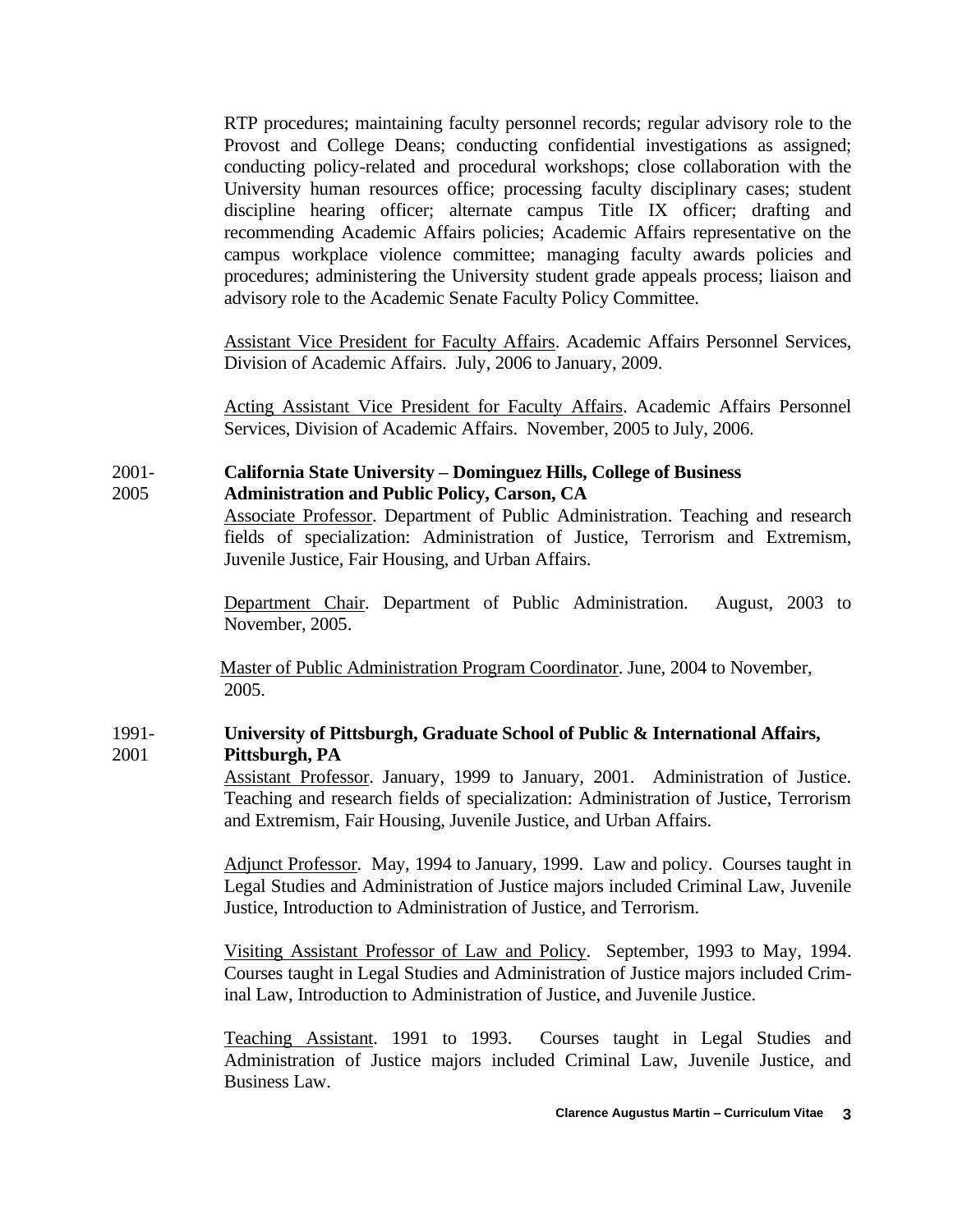*Awards:* American Society for Public Administration Harry Scoville Award for Academic Excellence, 2022. SAGE Cornerstone Author Award, 2018. SAGE Publications Best Revision of the Year, 2006 for *Understanding Terrorism 2e*. CSU Dominguez Hills Star Award for Service to the Division of Student Affairs, 2004. Who's Who Among America's Teachers, 2004-2005. University of Pittsburgh Annual Teaching Award, April, 2000. University of Pittsburgh Annual Teaching Award, May, 1997. University of Pittsburgh Annual Teaching Award, May, 1994.

# 1995- **Fair Housing Partnership of Greater Pittsburgh, Inc., Pittsburgh, PA**

1998 Director, Fair Housing Services Center. May, 1997 to May, 1998. Program director and chief of staff for housing mobility and desegregation program established under a federal consent decree. Responsibilities included: Managing the desegregative operation; representing the FHSC in public, community, media, and government forums; supervising the FHSC's counseling, outreach, and administrative staff; planning the development of materials for counseling and outreach programs; delivering counseling and other services to assisted-housing participants.

> Managing Attorney. October, 1995 to May, 1997. General Counsel for non-profit agency legal affairs. Coordination of fair housing litigation practice. Oversight of investigation and testing of fair housing complaints. Management of cases referred to administrative agencies and FHP's panel of Cooperating Attorneys. Direct representation of fair housing clients. Fair housing law instruction and public speaking engagements.

## 1988- **Virgin Islands Department of Justice, St. Thomas, USVI**

1991 Special Counsel to the Attorney General. July, 1989 to January, 1991. Personal and confidential position in central office of Department of Justice. Sat as hearing officer for disciplinary hearings and departmental grievances. Drafted special Opinions of the Attorney General. Chair of drug policy committee. Liaison to intergovernmental Law Enforcement Coordinating Committee. Liaison to Narcotics Strike Force. Direct consultation with V.I. Commissioners. Daily legal and policy advice to Attorney General.

> Assistant Attorney General, Office of the Solicitor General. March, 1988 to January, 1989. Researched and drafted formal and informal Opinions of the Attorney General. Appellate arguments and briefs to Third Circuit and Federal District Court for the V.I. Conducted administrative hearings. Drafted appeals to Grant Appeals Board of the U.S. Department of HHS. Counsel to V.I. Board of Land Use Appeals. Direct consultation with Commissioners and other governmental officials. Close working relationships with Attorney General and Solicitor General.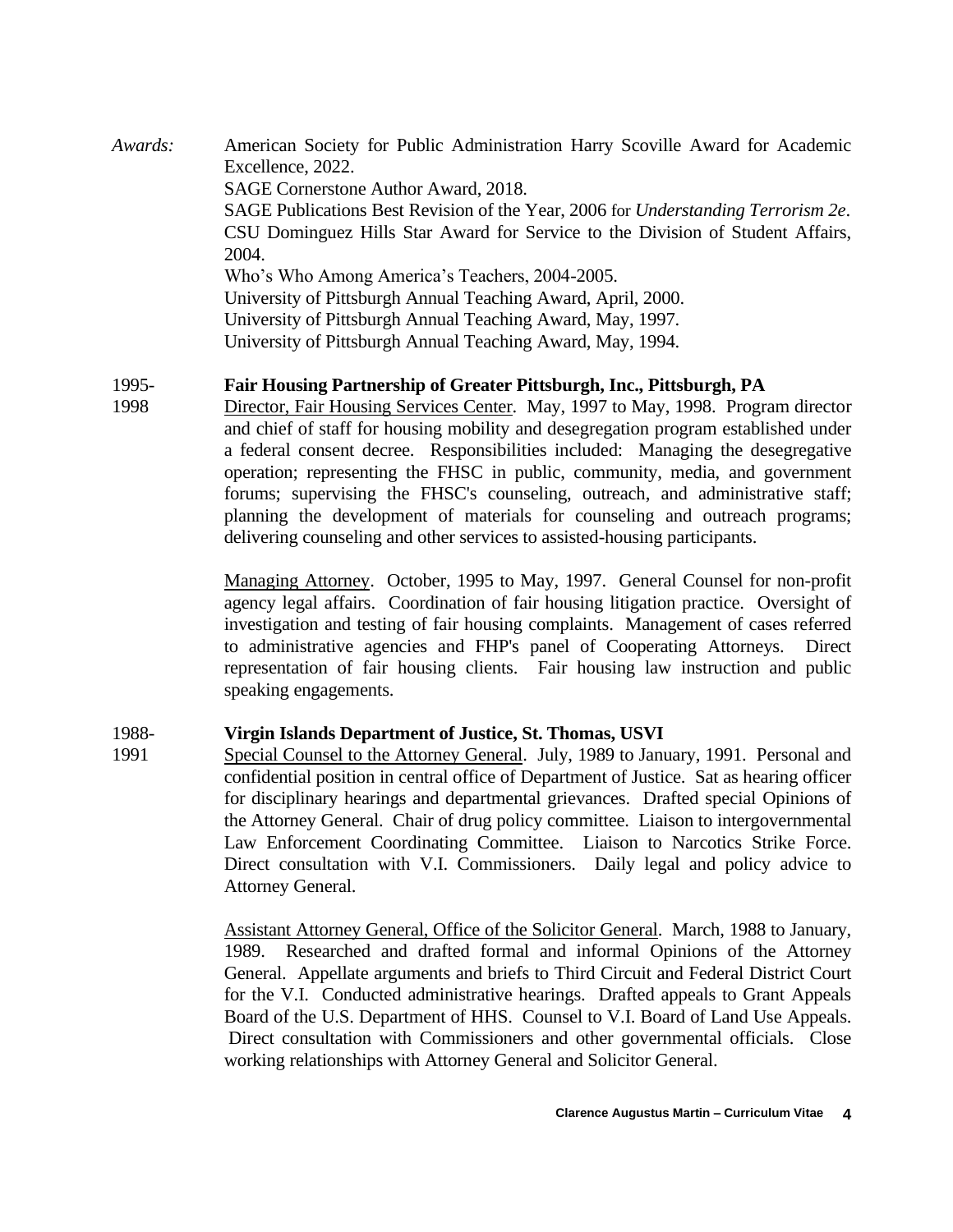#### **Watts & Streibich, St. Thomas, USVI**

Associate. January, 1989 to July, 1989. Practice areas: Admiralty, Real Estate and Civil Litigation.

## 1986- **American Psychological Association, Washington, D.C.**

1988 Executive Associate for Legal Affairs. Member of APA central office Executive Staff. Evaluated and referred legal inquiries from central office directors. Evaluated and referred legal documents. Drafted sales, services, and consultant contracts. Coordinated legal budget. Liaison to General Counsel. Liaison to Committee on Legal Issues, American Psychological Foundation, and APA Group on Restructuring. Confidential working relationship with Executive Officer.

## 1983- **U.S. House of Representatives, Washington, D.C.**

1986 Legislative Assistant. "Floor" Legislative Assistant to Congressman Charles B. Rangel (D-NY). Researched, evaluated and drafted legislation in areas of Foreign Policy (primarily Africa, Middle East and Central America), Foreign Aid, Human Rights, Housing, Education, Social Services and Poverty. Drafted House floor statements, Congressional Record inserts, press releases, and news articles. Composed speeches, briefing materials and legislative correspondence. Extensive contact with constituents, lobbyists, special interest organizations and federal agencies.

#### **Walter Mondale Presidential Campaign, Washington, D.C./Pittsburgh, PA**

August, 1984 to November, 1984. Assigned to campaign headquarters in Washington, D.C. Outreach to selected groups, primarily minority constituencies. Intensive GOTV activities among steelworkers in Monongahela River Valley near Pittsburgh.

## *Selected Publications*

#### Books

Martin, Gus. *Essentials of Terrorism, Sixth Edition: Concepts and Controversies*. Thousand Oaks, CA: SAGE Publications, 2022.

Martin, Gus. *Understanding Terrorism, Seventh Edition: Challenges, Perspectives and Issues*. Thousand Oaks, CA: SAGE Publications, 2021.

Martin, Gus. *Understanding Homeland Security, Third Edition*. Thousand Oaks, CA: SAGE Publications, 2020.

Martin, Clarence Augustus and Fynnwin Prager. *Terrorism: An International Perspective*. London: SAGE Publications, 2019.

Martin, Gus, ed. *Encyclopedia of Terrorism, Second Edition*[.](http://www.sagepub.com/booktoc.aspx?pid=9748&sc=1) [Thousand Oaks, CA: SAGE](http://www.sagepub.com/booktoc.aspx?pid=7948&sc=1)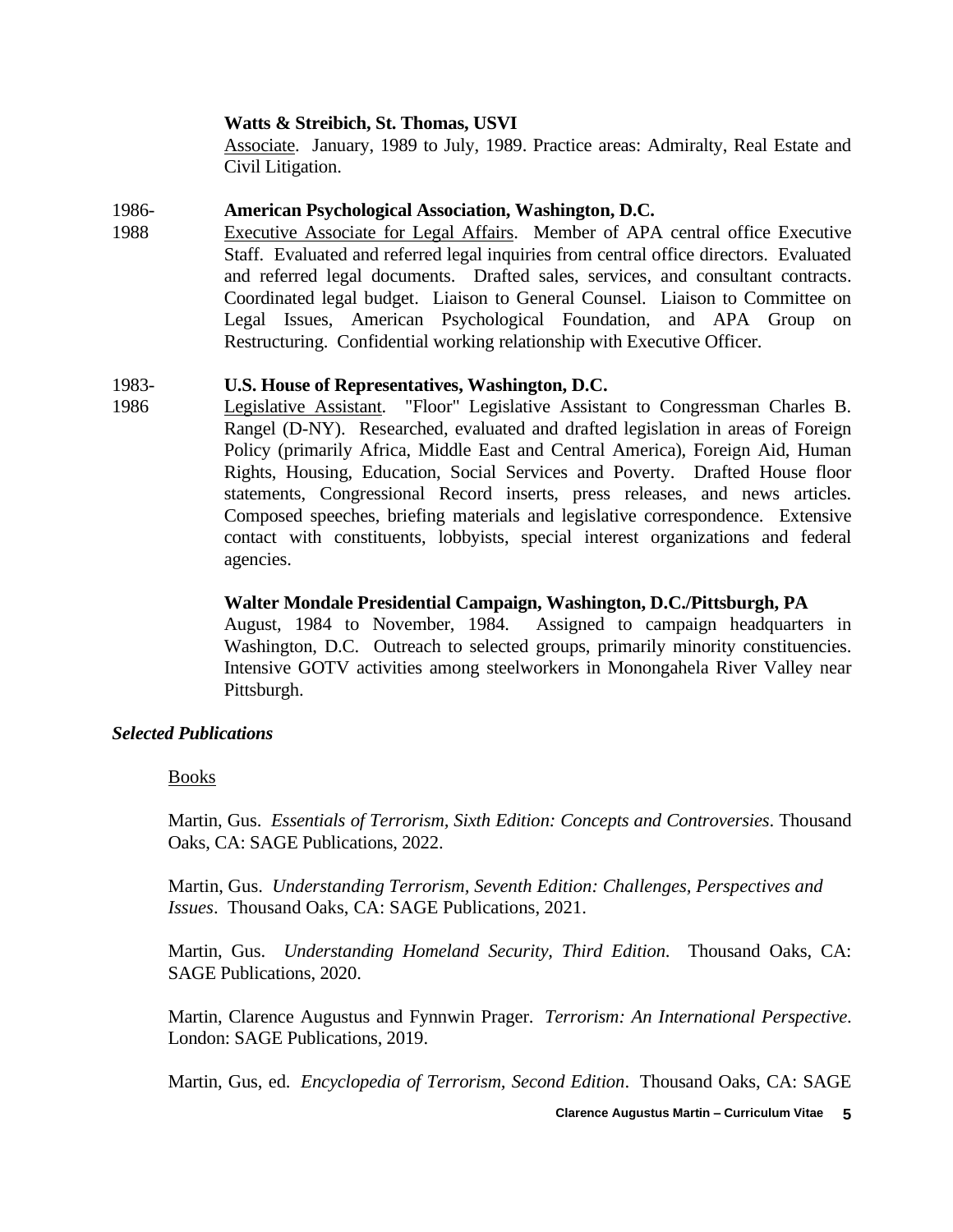[Publications, 201](http://www.sagepub.com/booktoc.aspx?pid=7948&sc=1)1.

Martin, Gus. *Terrorism and Homeland Security*[.](http://www.sagepub.com/booktoc.aspx?pid=9748&sc=1) [Thousand Oaks, CA: SAGE Publications,](http://www.sagepub.com/booktoc.aspx?pid=7948&sc=1)  [201](http://www.sagepub.com/booktoc.aspx?pid=7948&sc=1)0.

Martin, Gus. *Juvenile Justice: Process and Systems*. Thousand Oaks, CA: SAGE Publications, 2005.

Martin, Gus. *The New Era of Terrorism: Selected Readings*. Thousand Oaks, CA: SAGE Publications, 2004.

#### **Chapters**

Martin, Gus. "International Religious Terrorism." In Haynes, Jeffrey, ed. *Handbook on Religion and International Relations*. Cheltenham, UK: Edward Elgar Publishing, 2021.

Martin, Gus. "Terrorism." In Okada, Dan, Mary Maguire, Alexa Sardina, eds. *Critical Issues in Crime and Justice, Third Edition*. Thousand Oaks, CA: SAGE Publications, 2019.

Martin, Gus. "Human Trafficking, Sexual Slavery, and Extremism." In Clark, Jennifer Bryson and Sasha Poucki, eds. *The SAGE Handbook of Human Trafficking and Modern Day Slavery*. Thousand Oaks, CA: SAGE Publications, 2018.

Martin, Gus "Drones." In Morley, Sharon, Jo Turner, Karen Corteen, and Paul Taylor, eds. *A Companion to State Power, Liberties and Rights*. Chicago, IL: Policy Press, 2017.

Martin, Gus. "Types of Terrorism." In Dawson, Maurice, ed. *Developing Next-Generation Countermeasures for National Security Threat Preventio[n.](http://www.sagepub.com/booktoc.aspx?pid=9748&sc=1)* Hershey, PA: IGI Global, 2017.

Martin, Gus. "Terrorism and Transnational Organized Crime." In Reichel, Philip and Jay Albanese, eds. *Transnational Organized Crime: An Overview from Six Continent[s.](http://www.sagepub.com/booktoc.aspx?pid=9748&sc=1)* Thousand Oaks, CA: SAGE Publications, 2014.

Martin, Gus. "Types of Terrorism." In Eid, Mahmoud. *Exchanging Terrorism Oxygen for Media Airwaves: The Age of Terroredia*. Hershey, PA: [IGI Global, 201](http://www.sagepub.com/booktoc.aspx?pid=7948&sc=1)4.

Martin, C. (Clarence). "Terrorism." In Piehler, G. Kurt, ed. *Encyclopedia of Military Science*. Thousand Oaks, CA: SAGE Publications, 2013.

Martin, Gus. "Terrorism and Transnational Organized Crime." In Reichel, Philip and Jay Albanese, eds. *Handbook of Transnational Crime and Justice, Second Editio[n.](http://www.sagepub.com/booktoc.aspx?pid=9748&sc=1)* [Thousand](http://www.sagepub.com/booktoc.aspx?pid=7948&sc=1)  [Oaks, CA: SAGE Publications, 201](http://www.sagepub.com/booktoc.aspx?pid=7948&sc=1)3.

Martin, Gus. "Globalization and International Terrorism." In Ritzer, George, ed. *The*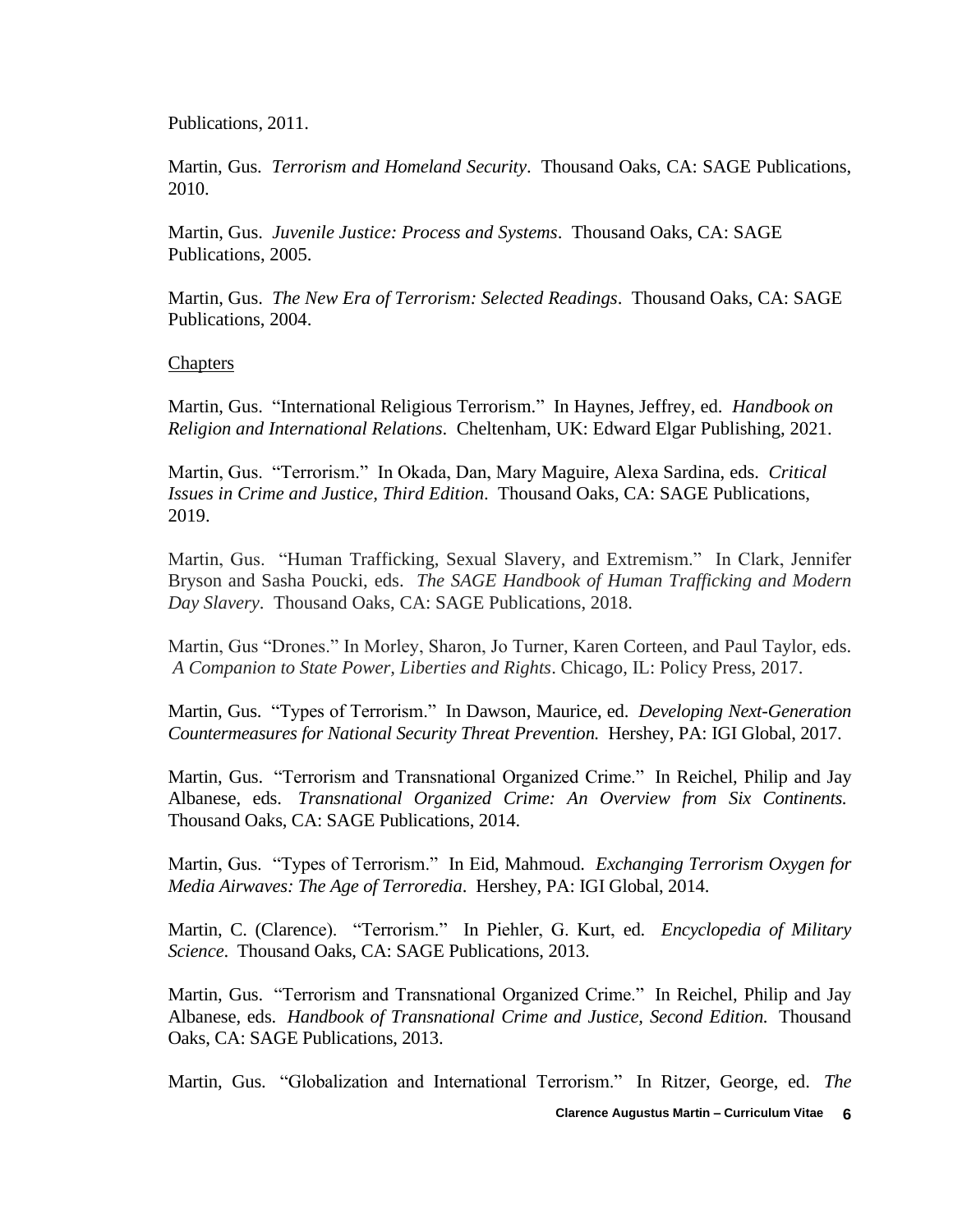*Blackwell Companion to Globalizatio[n.](http://www.sagepub.com/booktoc.aspx?pid=9748&sc=1)* [Oxford:](http://www.sagepub.com/booktoc.aspx?pid=9748&sc=1) Blackwell Publishing, 2007.

Martin, Gus. "Sea Change: Perspective and the Modern Terrorist Environment." In Ritzer, George, ed. *Handbook of International Social Problems: A Comparative International Perspective*. Thousand Oaks, CA: SAGE Publications, 2003.

### *University Service – Administrative Participation*

Pre-Law Adviser. California State University, Dominguez Hills. Carson, CA. Spring semester, 2001 to present.

Member, CSU Dominguez Hills Associate Vice President for Human Resources Management search committee. California State University, Dominguez Hills. Carson, CA. Academic Year 2021-2022.

Member, Department of Public Administration RTP committee. California State University, Dominguez Hills. Carson, CA. Academic Year 2021-2022.

Member, Department of Public Administration RTP committee. California State University, Dominguez Hills. Carson, CA. Academic Year 2020-2021.

Member, Department of Public Administration RTP committee. California State University, Dominguez Hills. Carson, CA. Academic Year 2019-2020.

Member, Department of Public Administration faculty search committee. Academic Year 2019-2020.

Member, College of Business Administration and Public Policy College Lead Admission Advisor search committee. Spring semester 2019.

Member, CSU Dominguez Hills Vice President for Administration and Finance search committee. California State University, Dominguez Hills. Carson, CA. Academic Year 2018-2019.

Member, CSU Dominguez Hills Associate Vice President of Faculty Affairs and Faculty Development search committee. California State University, Dominguez Hills. Carson, CA. Academic Year 2018-2019.

Member, College of Business Administration and Public Policy College RTP committee, California State University, Dominguez Hills. Carson, CA. Academic Year 2018-2019

Member, Department of Sociology RTP committee. California State University, Dominguez Hills. Carson, CA. Academic Year 2018-2019.

Member, Department of Public Administration RTP committee. California State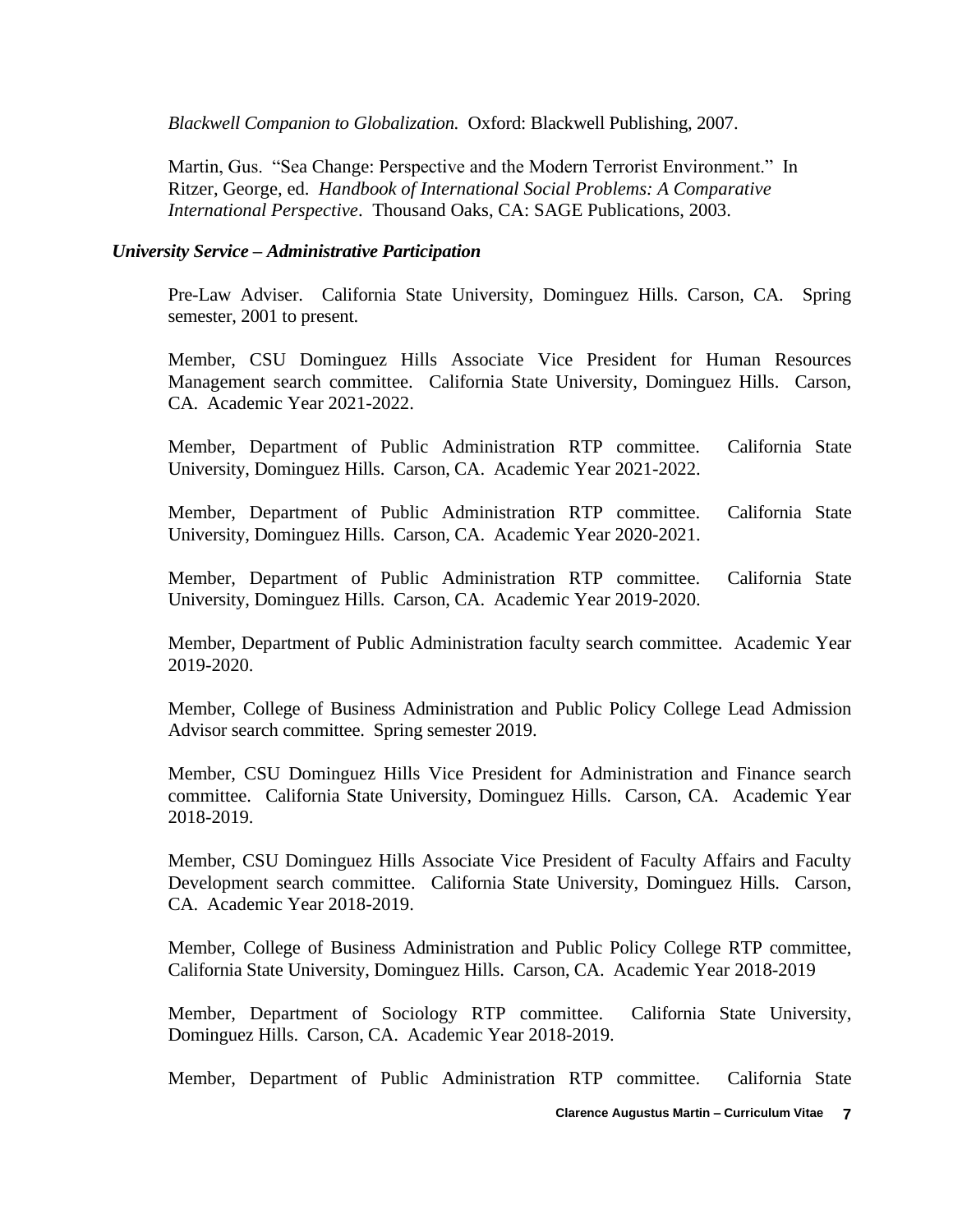University, Dominguez Hills. Carson, CA. Academic Year 2017-2018.

Member, Department of Sociology RTP promotion committee. California State University, Dominguez Hills. Carson, CA. Academic Year 2017-2018.

Member, CSU Dominguez Hills Provost search committee. California State University, Dominguez Hills. Carson, CA. Academic Year 2016-2017.

Chair, College of Business Administration and Public Policy College RTP committee, California State University, Dominguez Hills. Carson, CA. Academic Year 2016-2017

Chair, Department of Public Administration. College of Business Administration and Public Policy, California State University, Dominguez Hills. Carson, CA. Fall Semester, 2003 to Fall semester, 2005.

MPA Program Coordinator, Department of Public Administration. College of Business Administration and Public Policy, California State University, Dominguez Hills. Carson, CA. Summer semester, 2004 to Fall semester, 2005.

Co-Chair, University Planning Council, California State University, Dominguez Hills. Fall Semester, 2004 to Fall semester, 2005.

Faculty Athletics Representative to the California Collegiate Athletic Association and the National Collegiate Athletic Association, California State University, Dominguez Hills. Carson, CA. Fall semester, 2003 to Fall semester, 2005.

Chair, Athletics Governing Board, California State University, Dominguez Hills. Carson, CA. Fall semester, 2003 to Fall semester, 2005.

Member, Program Effectiveness Committee for the Division of Student Affairs. California State University, Dominguez Hills. Carson, CA. Spring semester, 2005.

Student Disciplinary Hearing Officer. Disciplinary representative from the College of Business Administration and Public Policy. California State University, Dominguez Hills. Fall semester, 2002 to Fall semester, 2005.

Faculty Adviser, Criminal Justice Administration. Department of Public Administration, College of Business Administration and Public Policy, California State University, Dominguez Hills. Carson, CA. Spring semester, 2001 to Fall semester, 2005.

Member, Athletic Director Search Committee. Division of Student Affairs, California State University, Dominguez Hills. Carson, CA. Summer, 2005 to Fall semester, 2005.

Chair, Krushkhov Memorial Scholarship Committee. Department of Public Administration, College of Business Administration and Public Policy, California State University,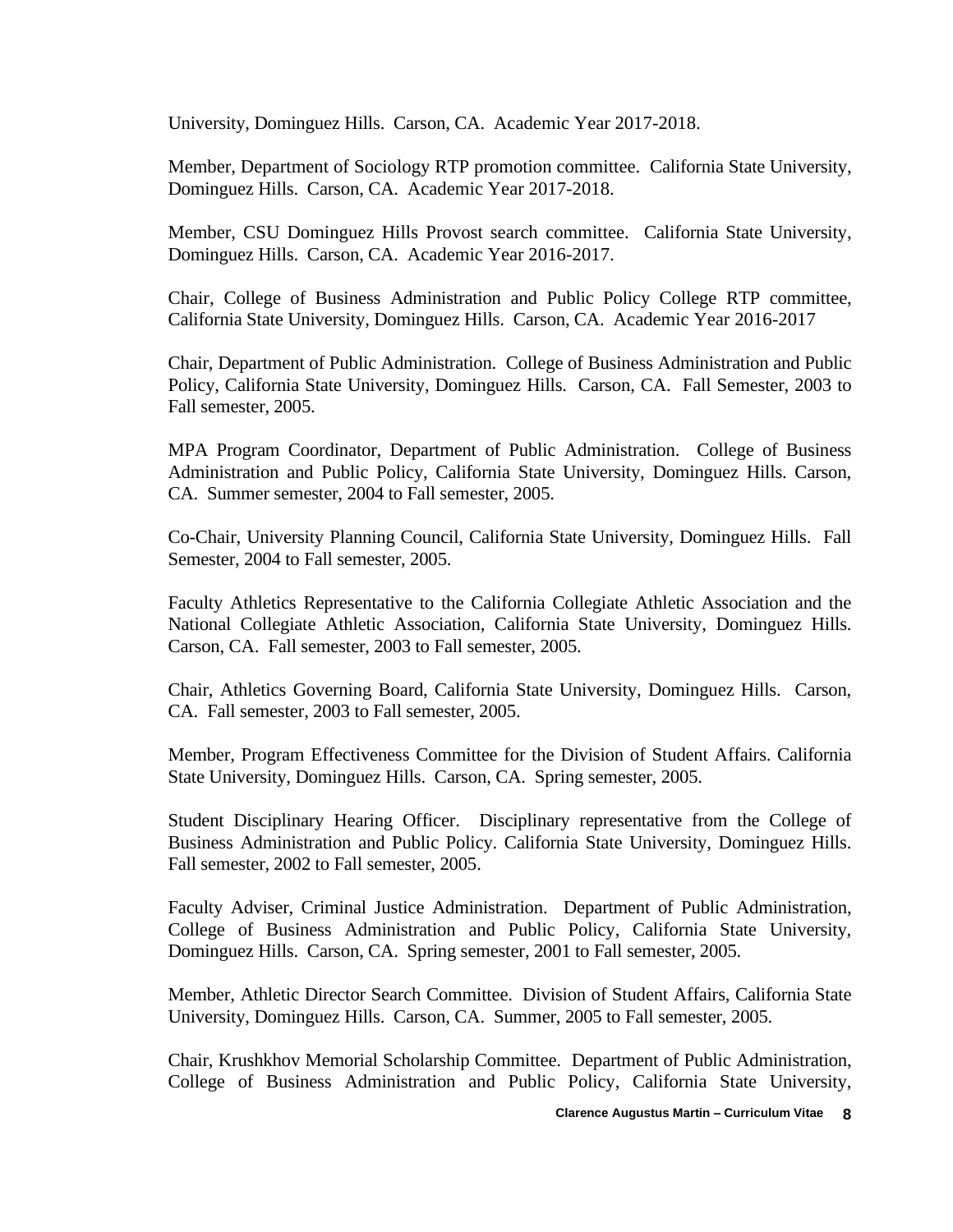Dominguez Hills. Carson, CA. Spring semester, 2001 to Spring semester, 2004.

Chair, Internal Affairs and Budget Committee. College of Business Administration and Public Policy, California State University, Dominguez Hills. Carson, CA. Fall semester, 2002 to Fall semester, 2003.

Chair, Department Curriculum Committee. Department of Public Administration, College of Business Administration and Public Policy, California State University, Dominguez Hills. Carson, CA. Fall semester, 2002 to Fall semester, 2003.

Member, Diversity Scorecard Project, California State University, Dominguez Hills partner institution. Los Angeles, CA. Spring semester, 2001 to Spring semester, 2004.

Member, Designated Honors Faculty, California State University, Dominguez Hills. Fall semester 2004 to Fall semester 2005.

Member, Internal Affairs Committee. College of Business Administration and Public Policy, California State University, Dominguez Hills. Carson, CA. Fall semester, 2001 to Fall semester, 2002.

Member, Associate Dean Search Committee. College of Business Administration and Public Policy, California State University, Dominguez Hills. Carson, CA. Fall semester, 2001 to Spring semester, 2002.

Member, Merit Review Committee. Graduate School of Public and International Affairs, University of Pittsburgh. Pittsburgh, PA. Spring semester, 2000 to Summer semester, 2000.

Member, Information Technology Committee. Graduate School of Public and International Affairs, University of Pittsburgh. Pittsburgh, PA. Spring semester, 2000 to Spring semester, 2001.

## *University Service—Academic Participation*

Presenter, University of Porto (Portugal) class sponsored by the Students Association of the Law Faculty of University of Porto. Presentation and discussion entitled "Understanding Terrorism: Concepts, Definitions, and Typologies." Online class via conferencing technology. 12 April 2022.

Panelist, University of Pennsylvania Law School event. Presentation and discussion by legal practitioners and academics to African American admittees to Penn Law School. Sponsored by the University of Pennsylvania Black Pre-Law Association. 19 March 2022.

Presenter, CSU Dominguez Hills International Scholars Lecture series sponsored by the College of Extended and International Education. Presentation and discussion entitled "Understanding 9/11 and the Twenty-Year War." California State University, Dominguez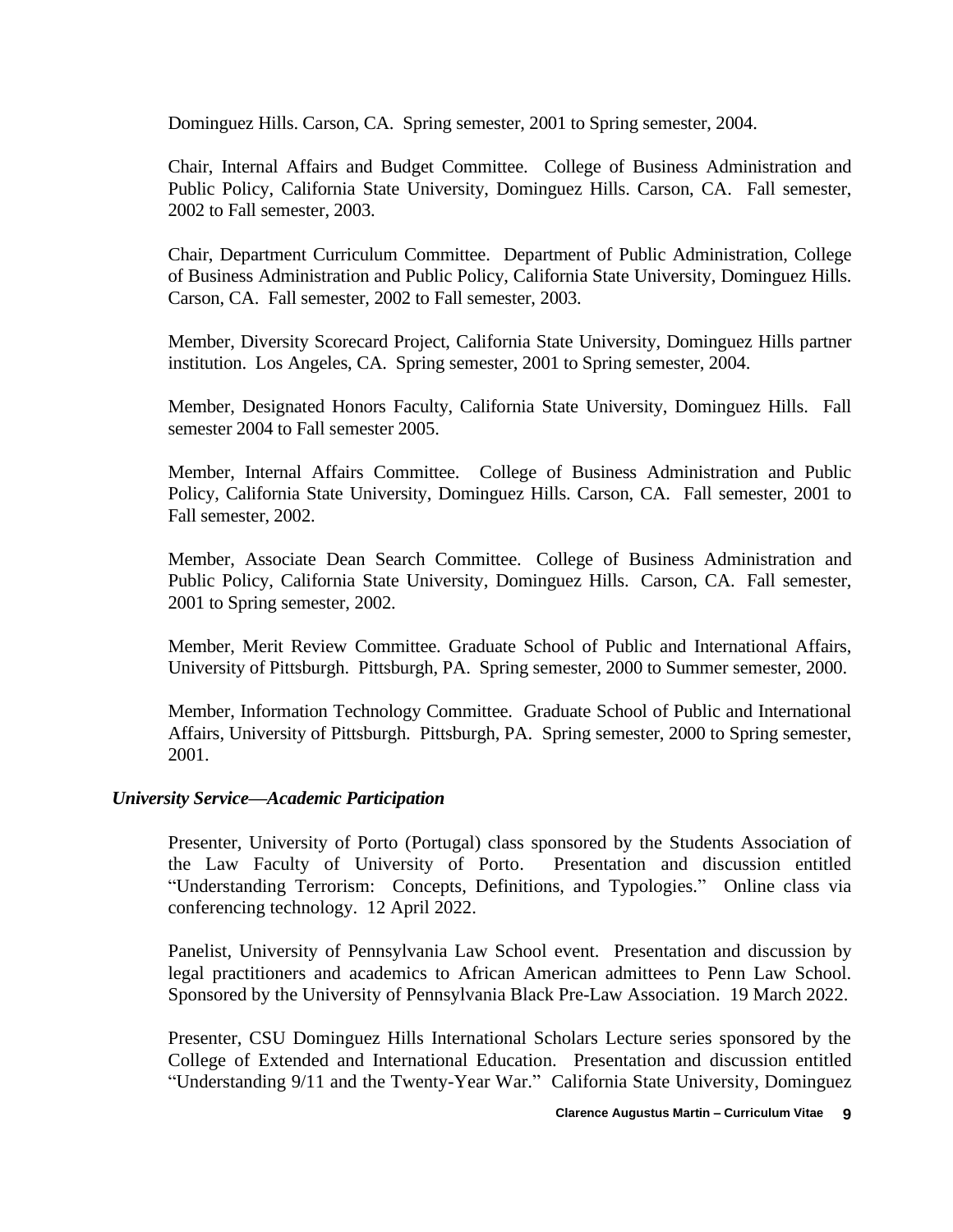Hills. Carson, CA. 21 September 2021.

Presenter, CSU Dominguez Hills International Scholars Lecture series sponsored by the College of Extended and International Education. Presentation and discussion entitled "Understanding Domestic Extremism in 2021." California State University, Dominguez Hills. Carson, CA. 26 January 2021.

Guest Speaker, Omnilore Lifelong Learning Institute Burt Cutler Memorial Annual Meeting and Forum. Presentation and discussion entitled "Recruitment of People Living in the United States by Terrorists Including ISIS, al-Qaeda, and Domestic Extremists." Los Verdes Gulf Course. Rancho Palos Verdes, CA. 31 October 2019.

Reviewer, research grant proposals for Mervyn M. Dymally African American Political & Economic Institute. California State University, Dominguez Hills. Carson, CA. Academic Year 2016-2017

Facilitator, with professor Marie Palladini and the Public Policy Institute, panel discussion on successful re-entry of formerly incarcerated men and women. California State University, Dominguez Hills. Carson, CA. Spring semester, 2017.

Guest Speaker, CSU Dominguez Hills Annual Emeritus Faculty Association Fall Colloquium. Presentation and discussion entitled "Understanding the 'Security' of Homeland Security." California State University, Dominguez Hills. Carson, CA. 10 October 2017.

Moderator/Facilitator for CSU Dominguez Hills Forum on Campus Violence. California State University, Dominguez Hills. Carson, CA. Fall semester, 2016

Two one-on-one interviews on CCTV-America's global primetime news broadcasts. Discussion focused on ISIS's growing presence in Libya and elsewhere. 2015.

Guest, televised broadcast of "Politics of the Middle East." Moderated by Dr. Hamoud Salhi. California State University, Dominguez Hills. Carson, CA. 9 December 2006.

Guest, televised broadcast of Communications 250 "Writing for the Media." Moderated by Kate McLaughlin on the subject of terrorism and the media. California State University, Dominguez Hills. Carson, CA. 13 August 2006.

Guest Speaker, Omnilore Lifelong Learning Institute Lecture Series on the subject of "The Law & Criminal Investigation in Film, TV, and Literature." Presentation and discussion entitled "Terror and the Law." California State University, Dominguez Hills. Carson, CA. 15 March 2006.

Guest, televised and Web broadcast of Osher Lifelong Learning Institute series on the subject of "The Law & Criminal Investigation in Film, TV, and Literature." Hosted by Dr.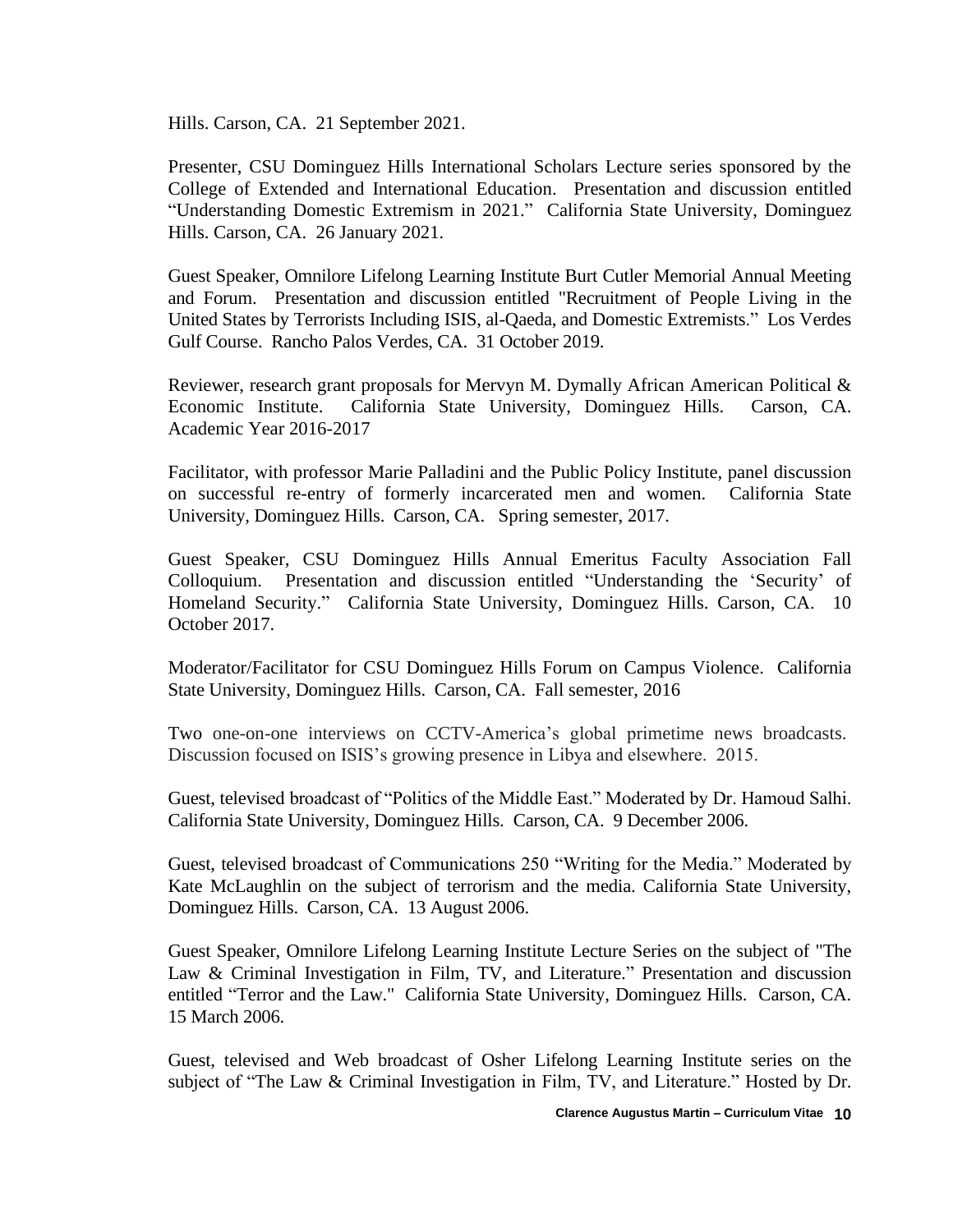Leon Cohen. Presentation and discussion entitled "Terror and the Law." California State University, Dominguez Hills. Carson, CA. 8 February 2006.

Guest, televised broadcast of "The President's Notebook." Interview by CSUDH President, Dr. James E. Lyons, Sr. on the subject of international and domestic terrorism. California State University, Dominguez Hills. Carson, CA. 15 November 2005.

Guest, televised broadcast of "Politics of the Middle East." Moderated by Dr. Mary Morris on the subject of "Religion, Government, Terrorism." California State University, Dominguez Hills. Carson, CA. 8 October 2005.

Panelist, Constitution Day observances, a panel entitled "The Constitution in the Era of Terrorism. With Richard Palmer, Ph.D. and Lieutenant Colonel Kyle George. California State University, Dominguez Hills. Carson, CA. 8 September 2005.

Panelist, "Town Hall" meeting entitled "New Directions in Curriculum," convened to discuss issues relating to accreditation review by the Western Association of Schools and Colleges (WASC). Presentation on the development of the new Bachelor of Science degree in Criminal Justice Administration. California State University, Dominguez Hills. Carson, CA. 19 April 2005.

Panelist, Diversity Chat, a discussion entitled "America in the Middle East." Presentation entitled "The War on Terror and the Diversity Question: Perceptions of the Enemy." With Jay Kaplan, Ph.D., Hamoud Salhi, Ph.D., and O.W. Wilson, Ph.D. California State University, Dominguez Hills. Carson, CA. 1 November, 2004.

Guest, televised broadcast of Osher Lifelong Learning Institute television series on the subject of "Perspectives on the 2004 Presidential Election." Discussion entitled "The Presidential Election in the New Era of Terrorism." Moderated by Gene Parrish. California State University, Dominguez Hills. Carson, CA. 13 October 2004.

Guest Speaker, Omnilore Learning-In-Retirement Lecture Series on the subject of "Perspectives on the Presidential Election 2004." Presentation entitled "The Presidential Election in the New Era of Terrorism." California State University, Dominguez Hills. Carson, CA. 6 October 2004.

Guest, televised broadcast of "Politics of the Middle East with Hamoud Salhi." Moderated by Dr. Hamoud Salhi on the subject of the new era of terrorism and the war on terrorism. California State University, Dominguez Hills. Carson, CA 25 September 2004.

Guest speaker, Black Faculty and Staff Association. Presentation entitled "Terrorism: An Afro-Centric Perspective." California State University, Dominguez Hills. Carson, CA. 17 February 2004.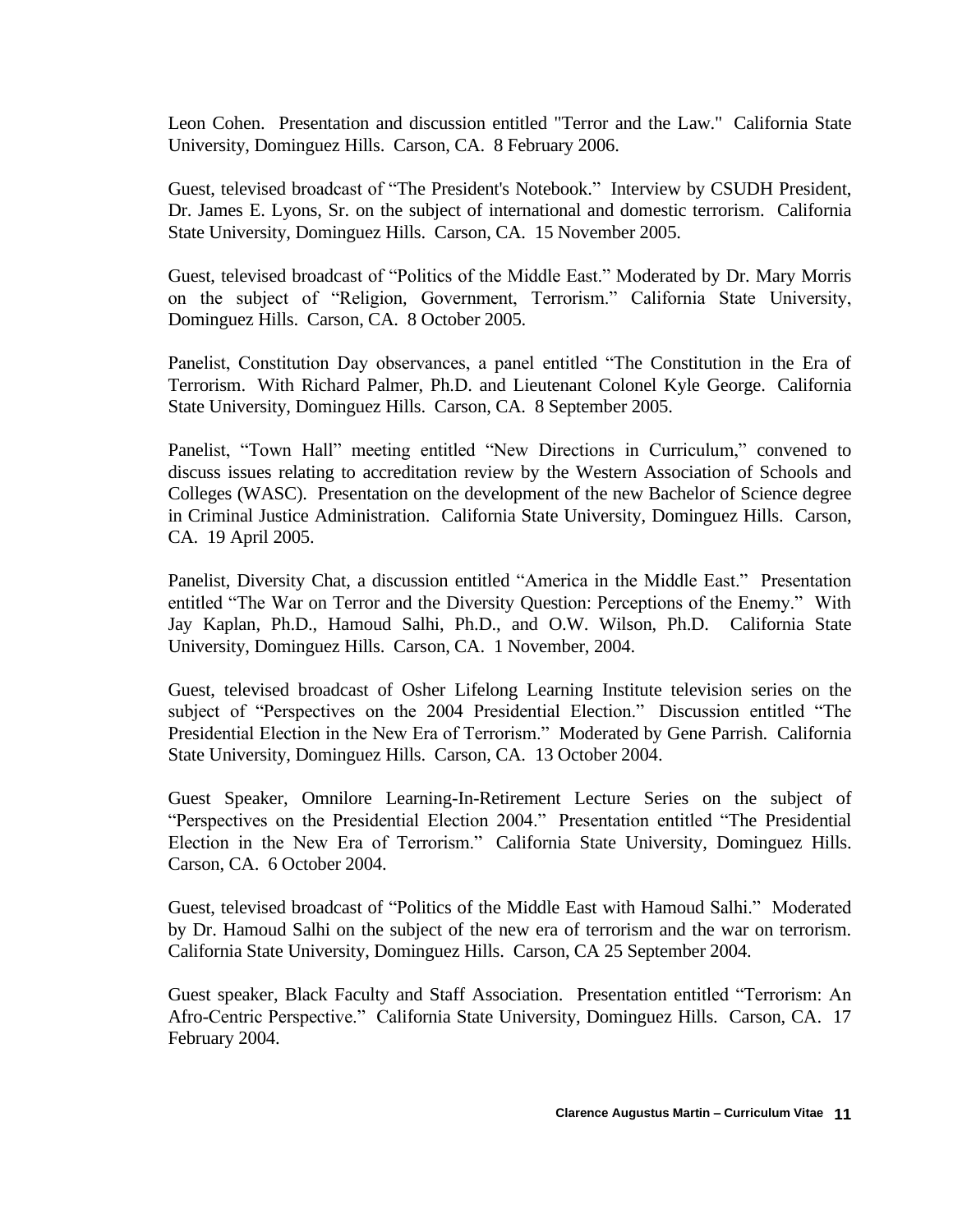"Black Men's Summit 2004." Panelist. California State University, Dominguez Hills. Carson, CA. 26 March 2004.

Panelist, American Foreign Policy Forum. With Wayne Martin, Ph.D., Hamoud Salhi, Ph.D., and Robin Bittick, Ph.D. California State University, Dominguez Hills. Carson, CA 29 October, 2003.

Moderator, symposium entitled "The War in Iraq and War on Terrorism." With Robin Bittick, Ph.D., Wayne Martin, Ph.D., Hamoud Salhi, Ph.D., and David Churchman, Ed.D. California State University, Dominguez Hills. Carson, CA. 26 March 2003.

Guest, televised broadcast of The President's Notebook. Interview by CSUDH President, Dr. James E. Lyons, Sr. on the subjects of terrorism and criminal justice. California State University, Dominguez Hills. Carson, CA. 14 November 2002.

Panelist, symposium entitled "The Public Sector Career Opportunities Panel." With speakers from municipal, county, state, and federal government. Sponsored by the Pi Alpha Alpha Public Administration Honor Society and the College of Business Administration and Public Policy, California State University, Dominguez Hills. Carson, CA. 10 October 2002.

Panelist, symposium entitled "The Homeland Attack: One Year After." Presentation entitled "The Terrorist Environment." With Carole Shea, Ph.D., RN, FAAN, Wayne Martin, Ph.D., and Robin Bittick, Ph.D. Moderated by Hamoud Salhi, Ph.D. California State University, Dominguez Hills. Carson, CA. 11 September 2002.

"Political Violence Against Women: The New Communal Terrorism." Presentation at academic conference on "Terrorism & the Global Society." Participant on panel entitled "Philosophy of Terrorism: Ideas, Concepts, and Forms." California State University, Dominguez Hills. Carson, CA. 15 March 2002.

Guest lecturer, Advanced Topics in International Business class. College of Business Administration and Public Policy, California State University, Dominguez Hills. Presentation entitled "International Business and Terrorist Environments." Carson, CA. 22 October 2001.

Panelist, symposium on the 11 September 2001 terrorist attacks in New York City and Washington, D.C. Presentation entitled "The Goals of Terrorism." With Wayne Martin, Ph.D. and Robin Bittick, Ph.D. Moderated by Foraker Smith, Ph.D. Dominguez Public Administration Association. California State University, Dominguez Hills. Carson, CA. 18 September 2001.

Guest lecturer, Freshman transition/orientation course, diversity session. Presentation entitled "Hate Crimes." College of Arts and Sciences, University of Pittsburgh. Pittsburgh, PA. 31 October 2000.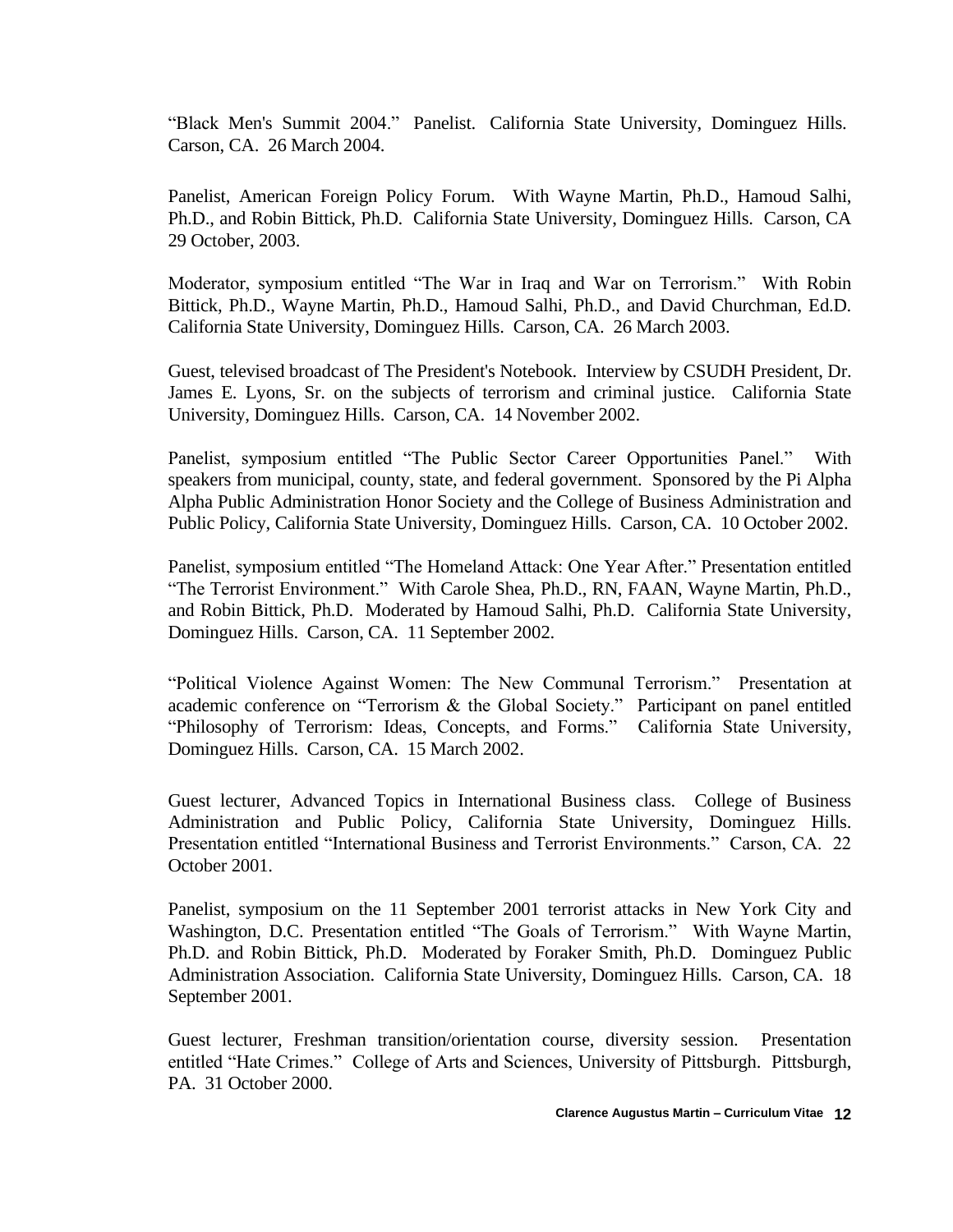Interviewer, University of Pittsburgh Fulbright Committee. Pittsburgh, PA. October, 2000.

Panelist, symposium on incarceration in the United States. Faculty/Ph.D. student luncheon roundtable symposium. With Phyllis Coontz, Ph.D., John Karns, J.D., Ph.D., and Lee Weinberg, J.D., Ph.D. Graduate School of Public and International Affairs, University of Pittsburgh. Pittsburgh, PA. 1 March 2000.

Guest lecturer, Public Policy Analysis class. Graduate School of Public and International Affairs, University of Pittsburgh. "Housing Problems and Policies in the Greater Pittsburgh Region." Pittsburgh, PA. 18 January 2000

Commentator, Master's degree capstone seminar. "Latin American Social and Public Policy." Graduate School of Public and International Affairs, University of Pittsburgh. Pittsburgh, PA. 16 December 1999.

Commentator, Master's degree capstone seminar. "The Impact of the Sanders Decree on Allegheny County: A Public Policy Implementation Perspective." Graduate School of Public and International Affairs, University of Pittsburgh. Pittsburgh, PA. 7 December 1999.

Panelist, forum entitled "Desegregation Policy in Allegheny County: A Panel Discussion of the Sanders Decree." Sponsored in collaboration with the Graduate School of Public and International Affairs' course entitled "Gender, Race, and Public Policy." Moderated by Iris Young, Ph.D. Pittsburgh, PA. 24 February 1999.

Debate participant before the University of Pittsburgh student body, sponsored by the University of Pittsburgh chapter of the American Criminal Justice Association. Forum entitled "Drug Legalization" (con position). With John Karns, J.D., Ph.D. Moderated by Lee Weinberg, J.D., Ph.D. Pittsburgh, PA. 17 November 1993.

#### *Research and Consultancies*

Editorial Board Member: *Critical Studies on Terrorism*. 2011 to Present.

Member, Advisory Board for the Urban Community Research Center, California State University, Dominguez Hills. Carson, CA. Spring semester, 2005 to Fall semester, 2005.

Member, Advisory Board for the Office of Institutional Research - Assessment and Planning, California State University, Dominguez Hills. Carson, CA. Spring semester, 2005 to Fall semester, 2005.

Member, Lead Study Team for the Academic Resources Development Study, California State University, Dominguez Hills. Carson, CA. Spring Semester, 2004.

Member, Task Force for the Academic Resources Development Study, California State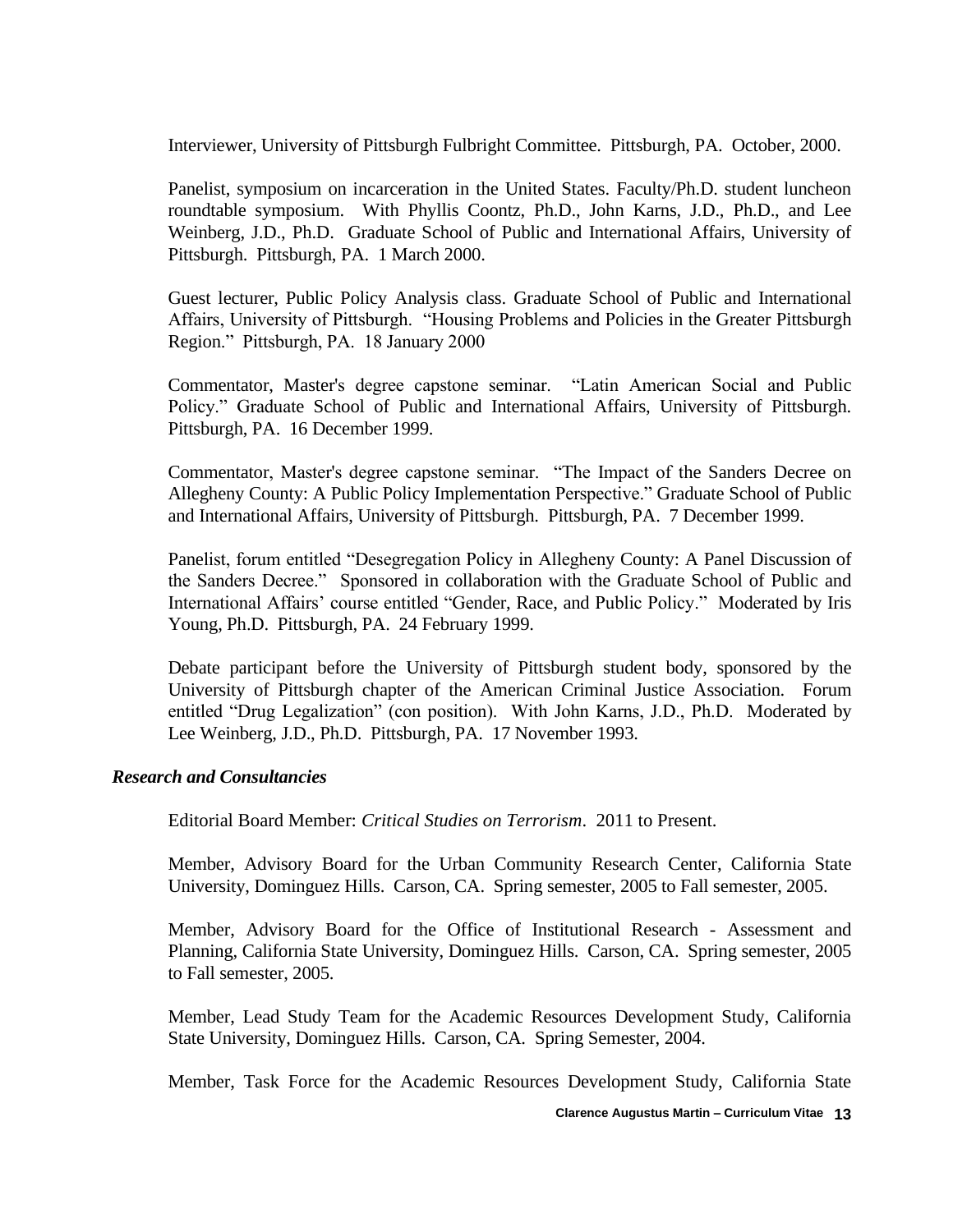University, Dominguez Hills. Carson, CA. Fall Semester, 2003.

Consultant, research institute for the reestablishment of a School of Public Affairs, Texas Southern University. Panel entitled "Developing A Public Policy Focus to the Administration of Justice Curriculum." With Joseph Richardson, Ph.D., Rutgers University. Houston, TX. 26 July 2002.

Co-principal Investigator, Analysis of Impediments to Fair Housing Choice: The City of Pittsburgh, Pennsylvania. With Michael P. Johnson, Ph.D., Co-principal Investigator, H. John Heinz School of Public Policy and Management, Carnegie Mellon University; and Angela M. Williams Foster, Ph.D., Investigator, Graduate School of Public and International Affairs, University of Pittsburgh. Research conducted for the City of Pittsburgh. Pittsburgh, PA June - October, 2000.

Consultant, a survey of African American attitudes toward the criminal justice system - test sample. Interviews conducted for University Center for Social and Urban Research and Jon Hurwitz, Ph.D., Principal Investigator. Pittsburgh, PA. September - October, 2000.

Consultant, preparation of a Proposal for Establishing a Fair Housing Services Center. With Kale Williams, Center for Research and Learning, Loyola University, Chicago. Fair Housing Partnership of Greater Pittsburgh. Pittsburgh, PA. April, 2000.

Presentation and discussion of research findings and policy recommendations for research report entitled "Analysis of Impediments to Fair Housing Choice in Allegheny County, Pennsylvania." Presented to representatives of invited government, private sector, and community agencies. With Professor Michael Johnson, Carnegie Mellon University. Pittsburgh, PA. 26 April 2000.

Principal Investigator, Analysis of Impediments to Fair Housing Choice: Allegheny County, Pennsylvania (Excluding the City of Pittsburgh, City of McKeesport, and the Municipality of Penn Hills). With Michael P. Johnson, Ph.D., H. John Heinz School of Public Policy and Management, Carnegie Mellon University. Research conducted for Allegheny County, Pennsylvania. Pittsburgh, PA. August - December, 1999.

Facilitator, Regulatory Considerations module of the Policies for Private Sector Development: Strategic Transformation of the Public Sector project. A project for GSPIA's International Management and Development Institute. Pittsburgh, PA. July, 1994.

Facilitator, Narcotics Crime and the Federal System module for the second Program for the Attorney General of Indonesia. A project for GSPIA's International Management and Development Institute. Pittsburgh, PA. March, 1994.

Facilitator, Narcotics Crime and the Federal System module for the first Program for the Attorney General of Indonesia. A project for GSPIA's International Management and Development Institute. Pittsburgh, PA. June, 1993.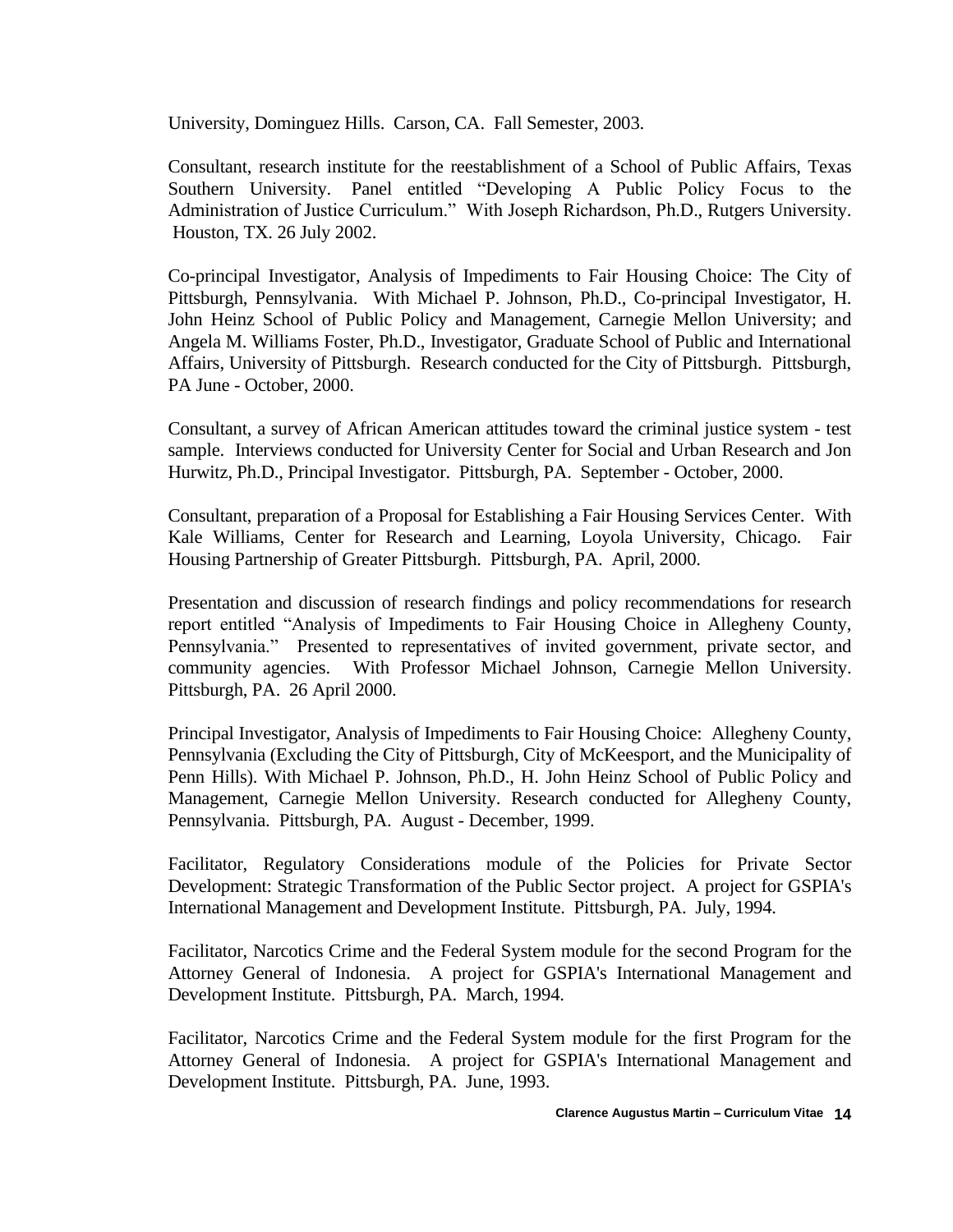Project Coordinator for PEW/IMDI and PEW/APSIA East-Central Europe consortium projects. A project for GSPIA and the Association of Professional Schools of International Affairs. Included a conference in Budapest sponsored by the Pew Charitable Trusts and the Budapest Institute for Graduate International and Diplomatic Studies. Pittsburgh, PA and Budapest, Hungary. January - May, 1993.

#### *Community Service*

Interviewer, candidates for admission to Harvard College. Los Angeles, CA. Spring semester, 2003 to Fall, 2008.

Member, Southern Poverty Law Center. Spring semester, 2000 to present.

"Designing Better Fair Housing Policy: Evaluating Local Studies of Barriers to Fair Housing." Paper presented at the Association for Public Policy Analysis and Management annual research conference, panel entitled "Place and Race." With Michael P. Johnson, Ph.D. and Angela M. Williams Foster, Ph.D. Dallas, TX 9 November 2002.

Member, Education and Action Research Academic Advisory Committee. Advisory committee to the Chief of Police of the Long Beach Police Department. City of Long Beach, CA. Fall semester, 2001 to Fall Semester, 2002.

Adviser, Committee on Racial Profiling. Academic adviser to a research project of the National Asian Pacific Bar Association and the Coalition of Bar Associations of Color. Los Angeles, CA. Fall semester, 2001 to Spring Semester, 2002.

Panelist, symposium entitled "Changing Faces of America: Liberty and Vigilance." Forum discussing civil liberties issues after the 11 September 2001 terrorist attacks. West Los Angeles College. Culver City, CA. 3 November 2001.

"Racial Profiling." Invited guest for live radio broadcast to discuss racial profiling of Arab Americans in the investigations of terrorist suspects after the 11 September 2001 terrorist attacks. With FBI Special Agent Matthew McLaughlin and Hassam Ayloush, Executive Director of the Council of American Islamic Relations-Southern California Chapter. KPCC radio. Pasadena, CA. 26 September 2001.

Invited speaker for the Coalition 2000 Community Against Youth Violence Conference. Presentation entitled "Gang Activities in East Coast Cities." Sponsored by the Black and Brown Coalition and the School of Business & Public Administration. California State University Dominguez Hills. Carson, CA. 19 May 2001.

Panelist, Criminal Justice Transfer by Major Forum. Long Beach City College, Liberal Arts Campus. City of Long Beach, CA. 15 March 2001.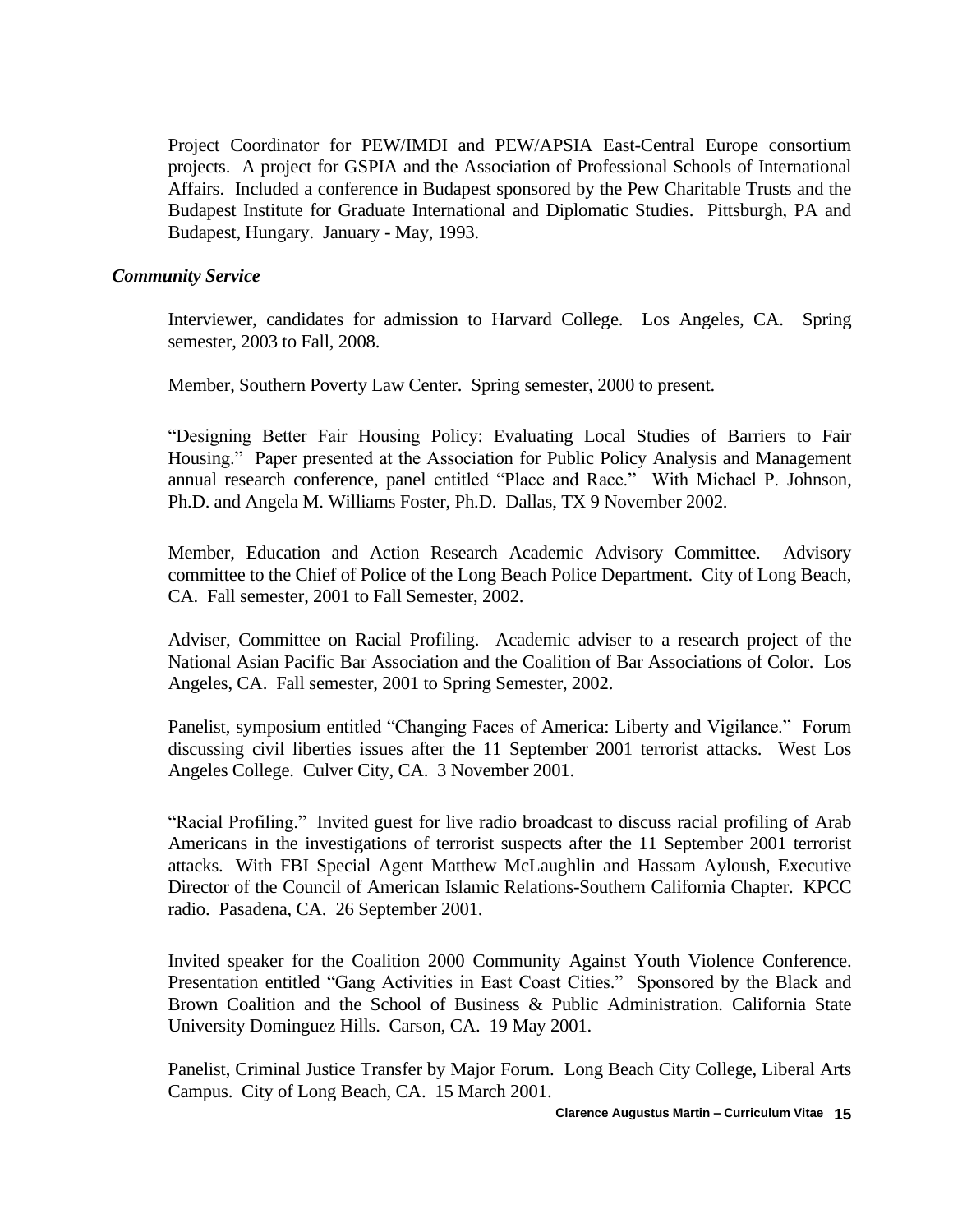Panelist, Nominal Group Technique focus group for command-level police officer enrolled in the California Commission on Peace Officers Standards and Training's Command College. Torrance Police Facility. City of Torrance, CA. 2 March 2001.

Member, Coalition 2000 Juvenile Justice Coordination Council, a community-based coalition focusing on youth- and gang-related issues in South Central Los Angeles. Spring semester, 2001.

"Perspectives on the Baumhammers Shootings." Invited guest for live radio broadcast to discuss racially-motivated shootings by a neo-Nazi in the Pittsburgh area. WCXJ radio. Pittsburgh, PA. 5 May 2000.

"The Policy Utility of Analyses of Impediments to Fair Housing Choice." Presentation at the Conference of Minority Public Administrators (COMPA) Annual Conference, session entitled "Bridging the gap Between Private Housing, Finance, and Community Needs." Las Vegas, NV. 23 January 2000.

Invited speaker for community workshop held in reply to scheduled rally by a faction of the Ku Klux Klan at the Allegheny County Courthouse in Pittsburgh, Pennsylvania. Presentation and discussion entitled "The Fifth Era Klan." Smithfield United Church, Pittsburgh, PA. 4 December 1999.

"College Education Requirements and Police Recruitment." Invited panel participant for television broadcast of the Fox-53 program "Inside Pittsburgh." Pittsburgh, PA. 20 June 1999.

Invited guest lecturer, Introduction to Psychology class. Presentation and discussion entitled "Women in the Criminal Justice System: The 'Why' of Female Crime." Art Institute of Pittsburgh. Pittsburgh, PA. 1 June 1999.

"Associations Between Home Ownership, Community Development, and Low Incidence of Socio-Economic Problems in Very Poor Neighborhoods: Preliminary Research and Findings." Paper presented at the Conference of Minority Public Administrators (COMPA) Annual Conference, session entitled "Linkages Between Housing and Community Development." Pittsburgh, PA. 13 March 1999.

Comments to the City of Pittsburgh City Council regarding proposed legislation entitled "Pittsburgh Works!" Pittsburgh, PA. 25 February 1999.

Invited debate participant before the Pennsylvania Court Reporters Association 95<sup>th</sup> Annual Convention. Forum entitled "Legalization of Drugs" (con position). Seven Springs Resort, PA. 27 August 1994.

"Socio-Economic Heterogeneity in Very Poor Neighborhoods." Presentation at the Florida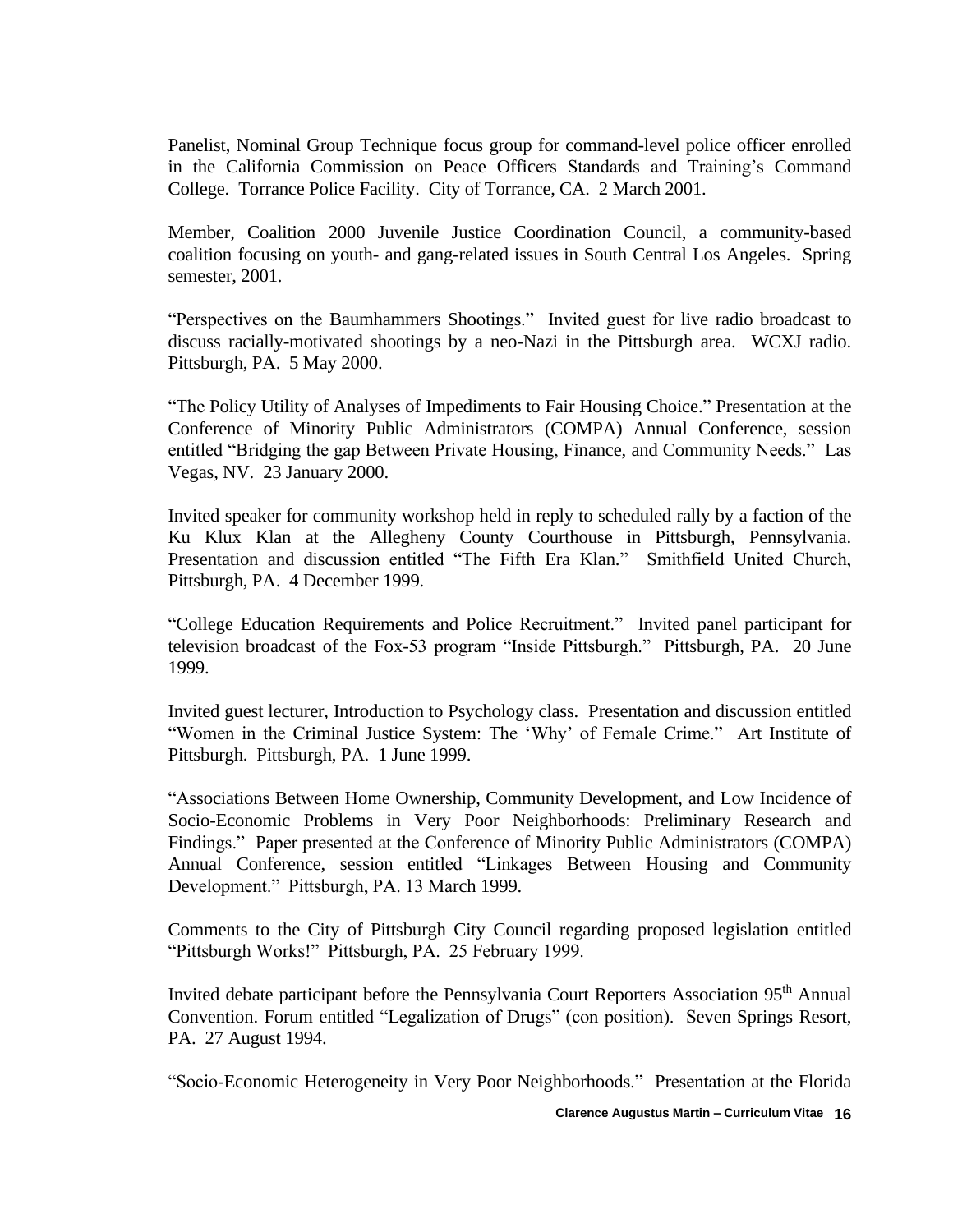Black Faculty & Staff Association Conference (unable to attend). Miami, FL. 12 January 1999.

"Fair Housing Law for Realtors." Continuing education presentation before the Washington/Greene County Association of Realtors. Washington, PA. 22 April 1998.

"Landlord Obligations Under Fair Housing Law." Sensitivity training workshop for landlords at the Fair Housing Partnership of Greater Pittsburgh. Pittsburgh, PA. 9 December 1997.

"Public Assisted Housing Desegregation and the Role of the Banking Community." Invited panel participant for presentation to PNC Bank branch managers. Monroeville, PA. 11 June 1997.

"Fair Housing Rights and Obligations." Presentation before the North Hills Anti-Racism Coalition and North Hills YWCA. Pittsburgh, PA. 22 May 1997.

"Going Undercover to Test Housing." Invited panel participant at the West Virginia Civil Rights Summit. Charleston, WV. 2 May 1997.

"An Overview of Fair Housing Laws." Invited panel participant at Public and Fair Housing Conference sponsored by Penn State University-McKeesport. McKeesport, PA. 8 April 1997.

"Fair Housing Laws and Gender Rights." Presentation before the Program for Female Offenders. Pittsburgh, PA. 11 December 1996.

"Fair Housing and Landlord Obligations." Presentation before the Beaver County Council of Governments. Beaver County, PA. 12 November 1996.

"Fair Housing Workshop." Invited panel participant at workshop sponsored by the Mercer County Regional Planning Commission. Mercer County, PA. 17 October 1996.

"Meeting the Needs of Print-Handicapped Consumers." Presentation before Radio Information Service workshop for providers of services to print-handicapped consumers. Pleasant Hills, PA. 16 October 1996.

"Fair Housing for Mental Health Consumers." Presentations to staff and clients of People's Oakland. Pittsburgh, PA. 2 April 1996 (clients) and 1 March 1996 (staff).

"Fair Housing Laws and AIDS Consumers." Presentation before the Pittsburgh AIDS Task Force. Wilkinsburg, PA. 15 March 1996.

"Fair Housing Rights and Obligations." Training session for site managers of the Allegheny County Housing Authority. Homestead, PA. 14 December 1995.